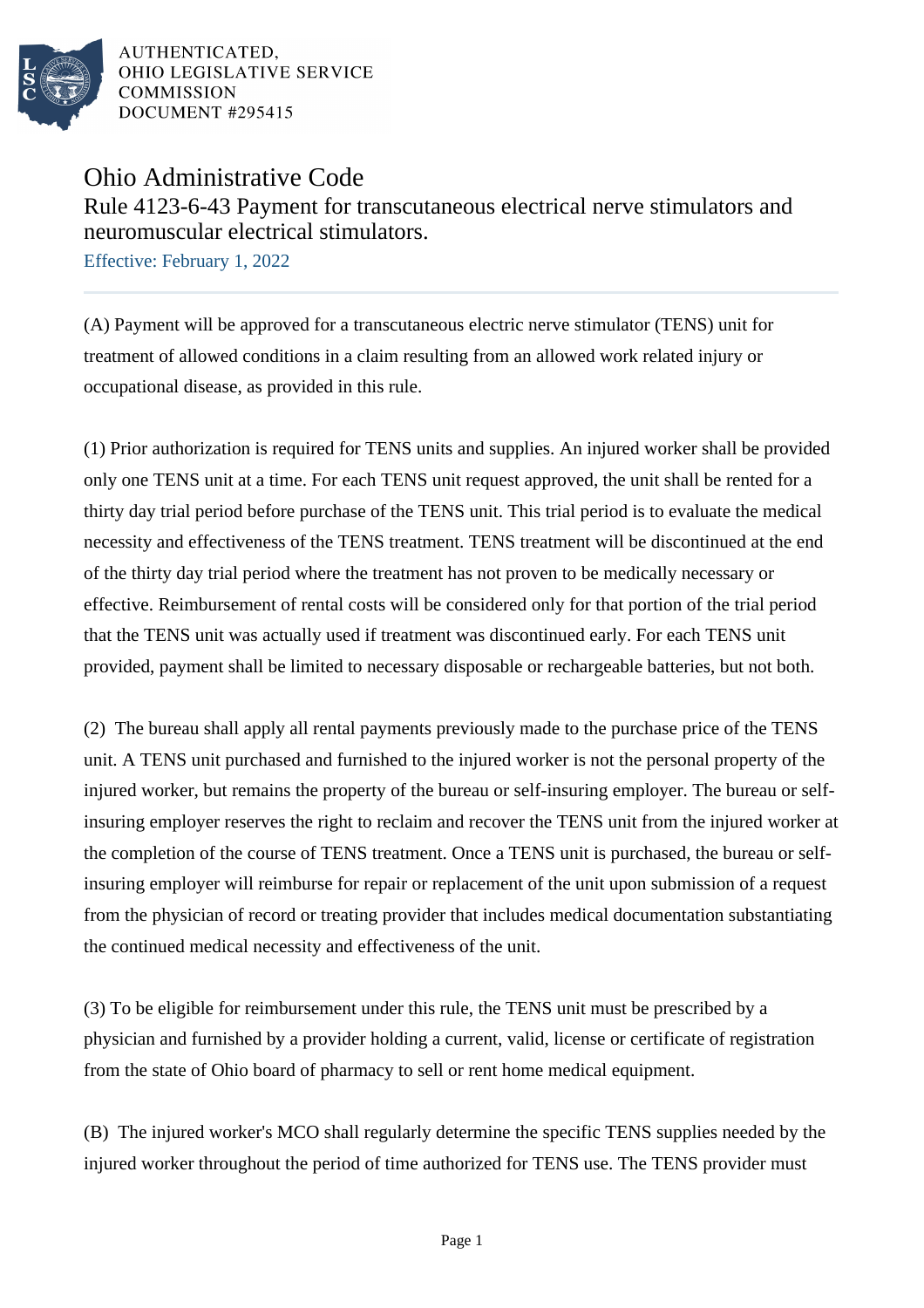

AUTHENTICATED. OHIO LEGISLATIVE SERVICE **COMMISSION** DOCUMENT #295415

receive authorization from the injured worker's MCO prior to the delivery of supplies and/or equipment. The TENS provider shall then deliver the supplies and bill the injured worker's MCO after authorization is received. A self-insuring employer may, but is not required to, follow the same procedure as an MCO under this rule; provided, however, that in no event shall a self-insuring employer require a injured worker to submit a written request for TENS supplies and/or equipment. The injured worker's MCO shall retain documentation of the contact with the injured worker substantiating the injured worker's need for supplies in accordance with the time frames set forth in rule 4123-6-14.1 of the Administrative Code. The TENS provider's bill must indicate the actual date of service, reflecting the date that services or supplies were provided. The bureau, MCO, QHP, or self-insuring employer may adjust bills upon audit if the audit discloses the provider's failure to comply with this rule.

(C) The TENS provider shall maintain the following records and make them available for audit upon request:

(1) Authorizations of TENS supplies or equipment received from the injured worker's MCO, and all other documentation relating to the injured worker's need for TENS supplies or equipment received by the provider prior to the delivery of the supplies or equipment, including any requests received from the injured worker, if applicable;

(2) Records of the provider's wholesale purchase of TENS supplies or equipment;

(3) Records of delivery of supplies to injured workers and of the delivery or return of TENS units; and

(4) The TENS provider's current, valid, license or certificate of registration from the state of Ohio board of pharmacy to sell or rent home medical equipment.

Upon request, the provider shall supply copies of the record information to the requester at no cost. Failure to provide the requested records may result in denial or adjustment of bills related to these records.

(D) The bureau shall not pay for the rental or sale of devices that are labeled by the food and drug